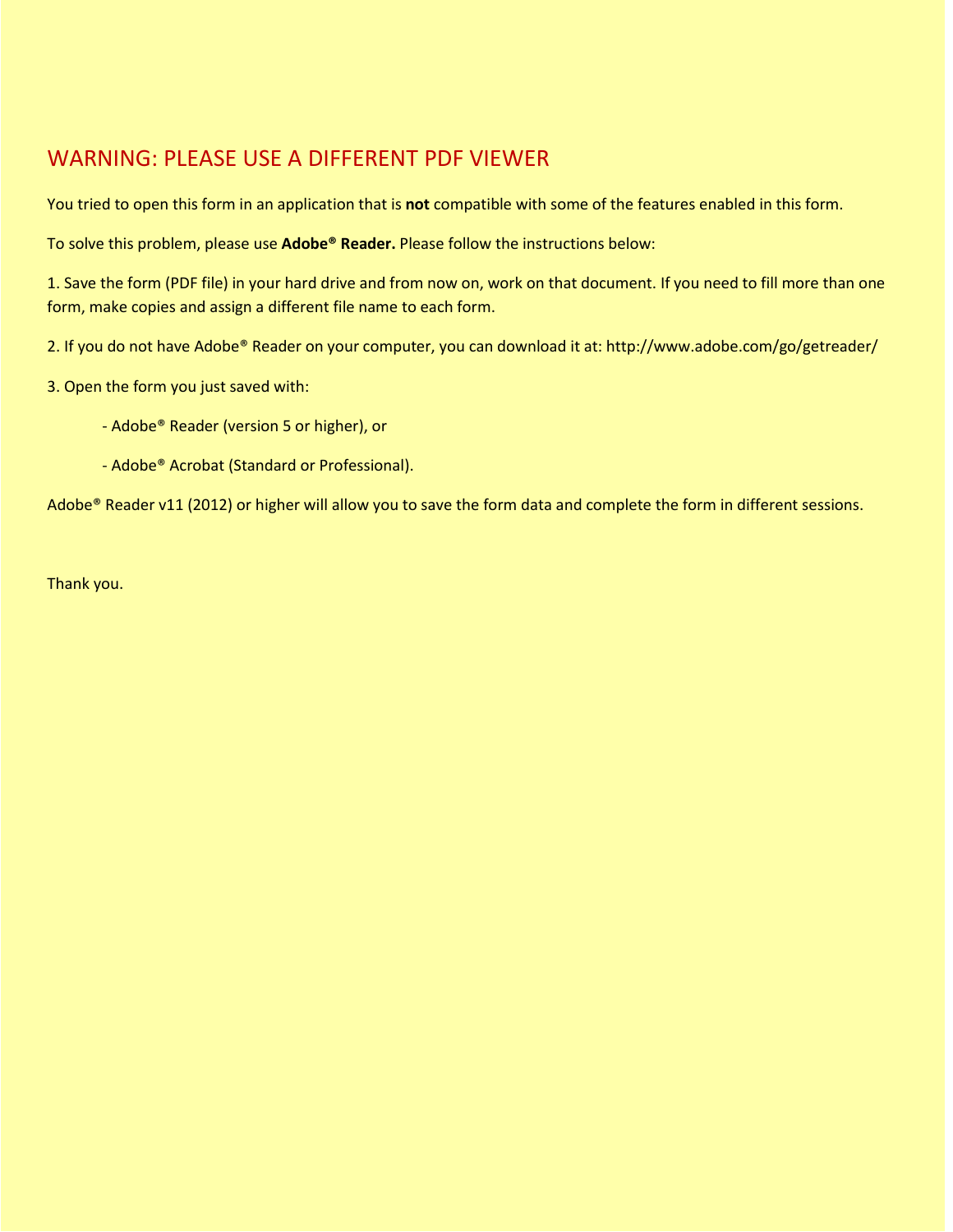## **PART A – NET WORTH COMPUTATION** WARNING: PLEASE USE A DIFFERENT PDF VIEWER

**1** Issued capital stock and additional paid in capital (without reduction for treasury stock) You tried to open this form in an application that is **not** compatible with some of the features enabled in this form.<br>'

**2** Retained earnings, but not less than zero, including dividends payable. For LLC's taxed To solve this problem, please use **Adobe® Reader.** Please follow the instructions below:

minus liabilities . . . . . . . . . . . . . . . . . . . . . . . . . . . . . . . . . . . . . . . . . . . . . . . . . . . . . . . . . **3 ave the form (PDF file) in your hard unve and from now on,** form, make copies and assign a different file name to each form. • **3** 1. Save the form (PDF file) in your hard drive and from now on, work on that document. If you need to fill more than one

2. If you do not have Adobe® Reader on your computer, you can download it at: http://www.adobe.com/go/getreader/

- **3. Open the form you just saved with: Contract the contract of the contract of the contract of the contract of** 
	- **2** Book value of the investments by the taxpayer in the equity of other taxpayers . . . . . . . . . Adobe® Reader (version 5 or higher), or **3** Financial institutions, only – Book value of the investments in other corporations or LLE's
	- if the taxpayer of the taxpayer of the corporation of the corporation of the corporation of the corporation of <br>Additional corporation of the corporation of the corporation of the corporation of the corporation of the corp - Adobe<sup>®</sup> Acrobat (Standard or Professional).

purchase. . . . . . . . . . . . . . . . . . . . . . . . . . . . . . . . . . . . . . . . . . . . . . . . . . . . . . . . . . . . . . **5** Uncomortized balance of properly will dilow you to save the • • Adobe® Reader v11 (2012) or higher will allow you to save the form data and complete the form in different sessions.

**8 Net word subject to approximately subject to approximately subject to approximately subject to approximately** Thank you.